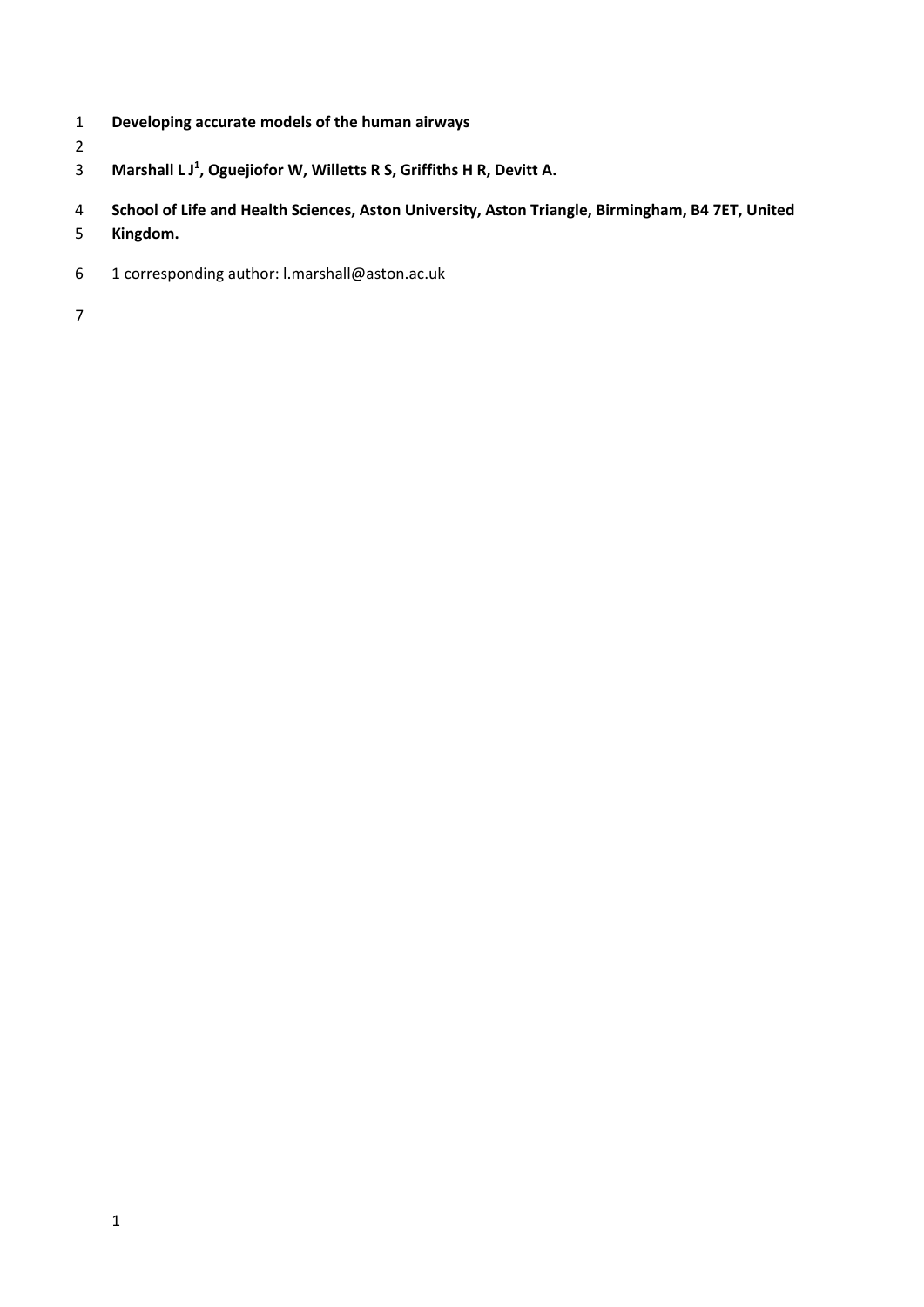## **Abstract.**

 Particle delivery to the airways is an attractive prospect for many potential therapeutics, including vaccines. Developing strategies for inhalation of particles provides a targeted, controlled and non‐ invasive delivery route but, as with all novel therapeutics, *in vitro* and *in vivo* testing are needed prior to clinical use. Whilst advanced vaccine testing demands the use of animal models to address safety issues, the production of robust *in vitro* cellular models would take account of the ethical framework known as the 3Rs (Replacement, Reduction and Refinement of animal use), by permitting initial screening of potential candidates prior to animal use. There is thus a need for relevant, realistic *in vitro* models of the human airways. However, the human respiratory tract is a complex, 17 multi-cellular organ with anatomical regions of differing physiological function and cellular complexity that complicate the development of realistic models. Our laboratory has designed and 19 characterised a multi-cellular model of human airways that takes account of the conditions in the airways and recapitulates many salient features, including the epithelial barrier and mucus secretion. Our pulmonary models recreate many of the obstacles to successful pulmonary delivery of particles

22 and therefore represent a valid test platform for screening compounds and delivery systems.

## **Developing relevant, accurate models of human airways.**

 This article aims to consider the features of the human airways that it is possible to develop using *in vitro* cell culture methods and how our laboratory is focussed on increasing the complexity of 26 cellular models. In order to do this, we will firstly consider the anatomy of the normal human airways and which features we are able to effectively mimic in the lab.

#### **Desirable features of a pulmonary model.**

29 The human lung is a complex, multi-cellular organ that is lined by epithelial cells of several different

types (Figure 1); these face the lumen where air is entering the body and are supported by the sub‐

epithelial, parenchymal tissues basally (1).

32 The epithelial cells of the human respiratory tract fall into three major categories: non-ciliated secretory columnar, ciliated columnar, and basal epithelial cells. Overall, the bronchial epithelium is organised as a pseudostratified cell layer comprised of these three cell types. The secretory cells, such as goblet cells and serous cells, contribute to the secretion of airway mucus and they are present in the apical surface of the pseudostratified epithelial cell layer. In the conducting airways, the goblet cells are most numerous and are the main source of airway mucus. They are 38 characterised by the electron-lucent appearance of secretory granules and morphologically show microvilli expression on the cell surface. Additionally they take part in inflammatory responses by rapidly increasing mucus secretion after exposure to bacterial infection, for example (3, 4). A thin mucus layer lines the epithelium as an innate defence mechanism; this entraps any inhaled particles, other foreign molecules, bacteria and viruses. This mucus layer can also provide a further challenge for particle delivery to the airways, so a realistic model needs to contain the appropriate airways mucins in order to effectively model this component. Serous cells are another type of secretory cell, resembling mucus goblet cells but with a difference in granule content where it is seen to be 46 electron-dense. The proportion of these cells in the airways varies with species, with very low numbers found in the mouse (5), but serous cells have been observed in the small airways of human lung (6).

 Ciliated epithelial cells make up 50 % of all epithelial cells in the airways, these reach the airways lumen but still attach to the basement membrane and provide important defence via the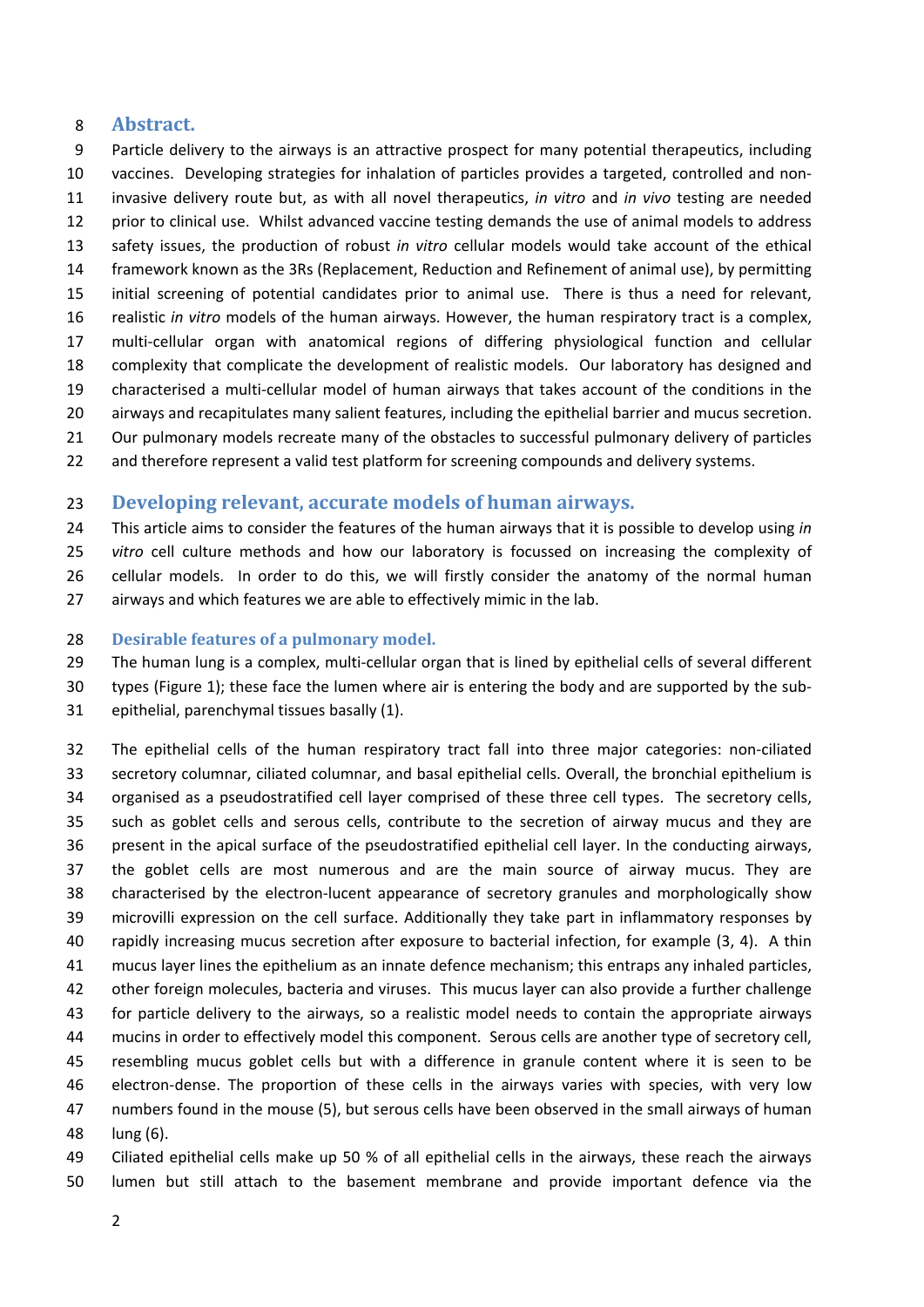mucociliary escalator. Here, the beating movement of the cilia, the apical hair‐like projections, propels the mucus raft towards the pharynx, effectively removing entrapped particles from the airways (7). The ciliated epithelial cells form tight junctions with other columnar epithelial cells in the pseudostratified layer and form desmosomes to allow their attachment to adjacent cells and the basal cell population (1, 8). These cellular junctions form a tight but selective barrier in the paracellular space between epithelial cells, separating the lumen of the airways from the underlying 57 tissue. Tight junctions are located closest to the lumen and form a belt like appearance where adjoining cells are closely connected (8). Tight junctions are therefore responsible for the selectively permeable barrier function of the airways that provides protection from inhaled insults, including pathogens and toxins (9).

 Historically, basal cells were thought to be the origin of stem cells in the airway epithelium, giving rise to ciliated and secretory columnar cells in larger airways (1). In addition to their possible progenitor role and attachment of superficial cells to the basement membrane, basal cells also secrete a number of active molecules including cytokines, chemokines, and growth factors. In the pseudostratified epithelium, all cells rest on the basement membrane but basal cells do not reach the lumen and do not contribute to the apical epithelial surface. It is apparent that the basal epithelial cell population forms a necessary, vital component of a pulmonary model given their roles in anchorage of the columnar epithelial cells to the basement membrane, regeneration of the airways epithelium following injury, regulation of inflammation and defence functions (10). The underlying basement membrane or lamina propria is comprised of collagen, elastin and 71 proteoglycans and this forms the basic scaffold to which the basal epithelial cells are attached (11). In the conducting airways, the basement membrane allows direct interaction between the 73 epithelium and the sub-epithelial pulmonary fibroblasts (12).

 In addition to the epithelial cells, there are other supporting cell types that need to be taken into 75 account when developing accurate models. The pulmonary fibroblasts were long thought to be simply an inert structural supporting cell, responsible for deposition of the basement membrane components within the lung (13) but growing evidence indicates that pulmonary fibroblasts can directly, actively contribute to pulmonary inflammation (14). Indeed, interstitial fibroblasts in the lungs account for about 40 % of all lung cells (15). Together with the epithelium, the extracellular 80 matrix and neural tissue, the pulmonary fibroblasts make up the mesenchymal trophic unit (16). This 81 unit has been shown to be important during airways growth and branching (17) and is therefore vital for early lung development. However, dysregulation of the cellular components of the mesenchymal 83 trophic unit can have pathological consequences. For example, in asthma, it has been shown that 84 abnormal interactions within the mesenchymal trophic unit leads to increased collagen deposition, cellular proliferation and the damaging fibrosis that is typical of asthmatic airways (18).

 In addition, other cells found in the human respiratory system are the immune and inflammatory 87 cells; this includes the alveolar macrophages, neutrophils, eosinophils, mast cells and dendritic cells, all of which can migrate to the airways through the basement membrane to support epithelial cell function and provide protection against inhaled "insults" (7).

 This indicates that any useful, realistic model of the human respiratory tract demands inclusion of the structural cells and the supporting cells, and that monitoring changes in the activity and 92 functions of both epithelial and non-epithelial cells can provide powerful information regarding the activation state of the tissue following particle/vaccine delivery to these models.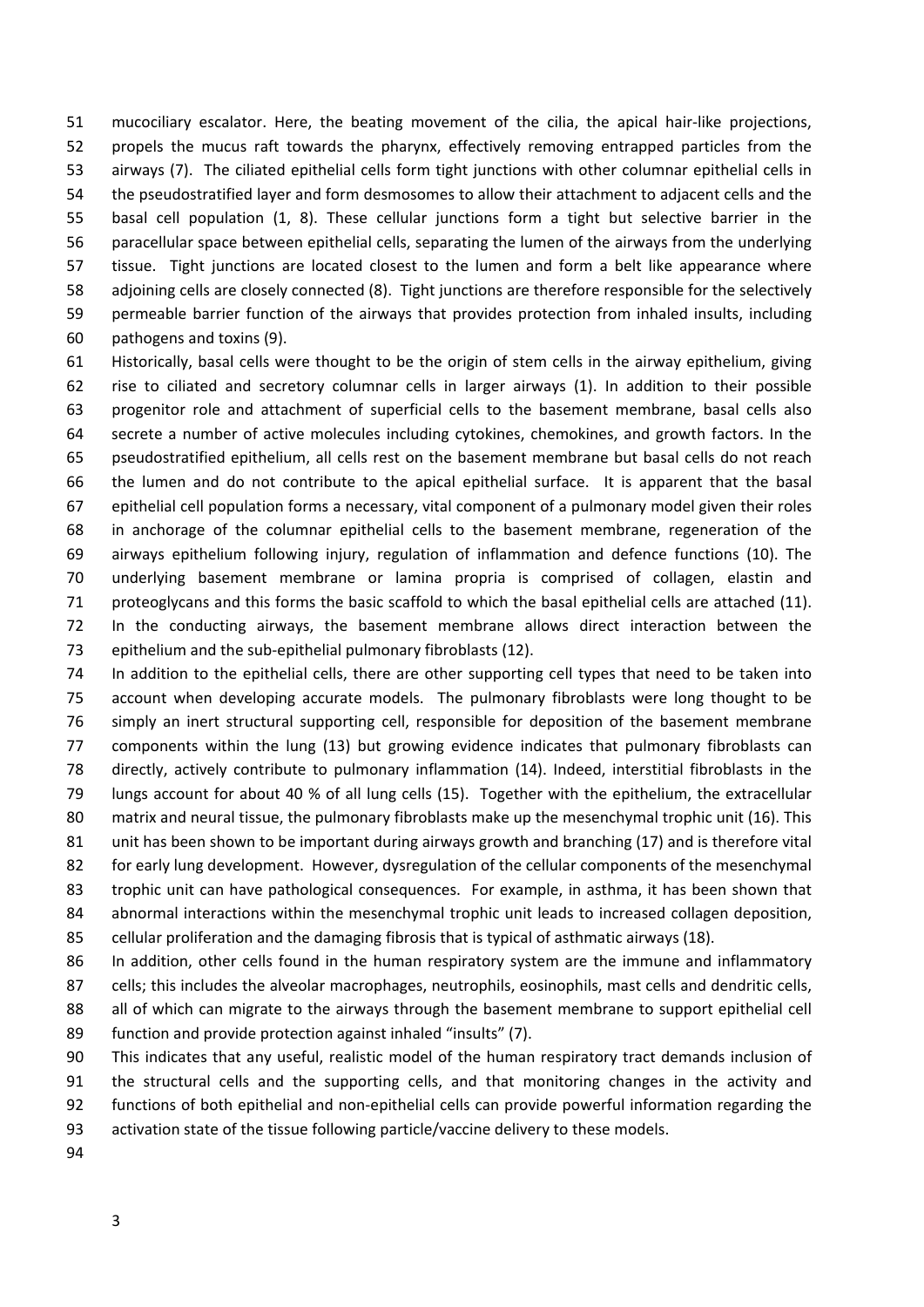#### **Cell culture conditions can drive epithelial differentiation**

 The simplest version of cell culture is under conditions where cells of one defined phenotype are cultured on the base of tissue culture ware; submerged in the appropriate nutrient medium. Submerged cell culture is used in research on airways disease and physiology, but it appears to be losing favour recently as it is obvious that submerged bronchial epithelial cells do not closely mimic the *in vivo* physiology and morphology of normal airways. A more relevant alternative method is to use specialised cell culture inserts, such as Corning's Transwells® that permit culture at the air‐liquid interface (ALI), where cells are exposed to the atmosphere apically and remain effectively submerged in medium basally. One human airways cell line that has demonstrated important 104 culture-dependent differences is the Calu-3. These are a well characterised human bronchial cell line derived from an adenocarcinoma, which display characteristics of the serous cells of airway submucosal glands and therefore are extensively used in pulmonary research (19). However, recently, there have been some questions raised over their use as a model of the epithelial cells (20). 108 It is clear that culture of Calu-3 under submerged conditions produces a less suitable model of the 109 tracheobronchial epithelium compared to cultures grown at ALI (21). Several other reports comparing submerged cultures to ALI have reported similar findings; that responses of cells cultured under the two culture methods are often different, and that cytokine expression (22), or the susceptibility of cells to infection (23) appears more physiologically accurate in cells cultured at ALI.

 An important feature of culture at ALI is the promotion of a fully differentiated cell population. Airway epithelial cells cultured under submerged conditions are only poorly differentiated and show a squamous phenotype which is not representative of the pseudostratified columnar epithelial cells described above and typical of the airways *in vivo*. Culture of airway epithelial cells at ALI allows 117 mucociliary differentiation, this is a complex process shown to involve cell-matrix and cell-cell interactions, differentiation of serous cells and the establishment of correct ion flow properties but it is yet to be fully elucidated. However, despite the complexity of its origins, the salient features of a differentiated airways epithelium are relatively straightforward to assess and many can be done throughout the culture period without compromising cellular viability or function. Routinely, our 122 laboratory monitors permeability and trans-epithelial electrical resistance (TEER) to assess the barrier properties of the cell layer, immunohistochemical staining for proteins of physiological 124 interest such as zonula occludens 1 (ZO-1; tight junctions) and the cytokeratins (differentiation markers) and finally, we have used scanning electron microscopy on fixed sections to confirm ciliogenesis in epithelial cultures grown at ALI (figure 2).

 One further important advantage of culture at ALI is the independent analysis of apical and basal compartments that becomes possible. This reveals polarised secretion of cytokines and gives a vital insight into likely downstream consequences of treatments or interventions. For example, whilst RNA analysis may reveal global increases in cytokine expression, it is only by analysing ALI cultures that it becomes apparent that this is manifest as an enhanced, directed, apical release of the neutrophil chemoattractant, interleukin‐8 (24).

 These culture‐dependent differences produce important distinctions to be taken into account when 134 developing relevant cellular models of the airways, but most of these studies employ mono-cultures 135 of the epithelial component of the airways and we need to increase the cellular complexity of these models if we are to effectively model the cellular complexity of the human airways.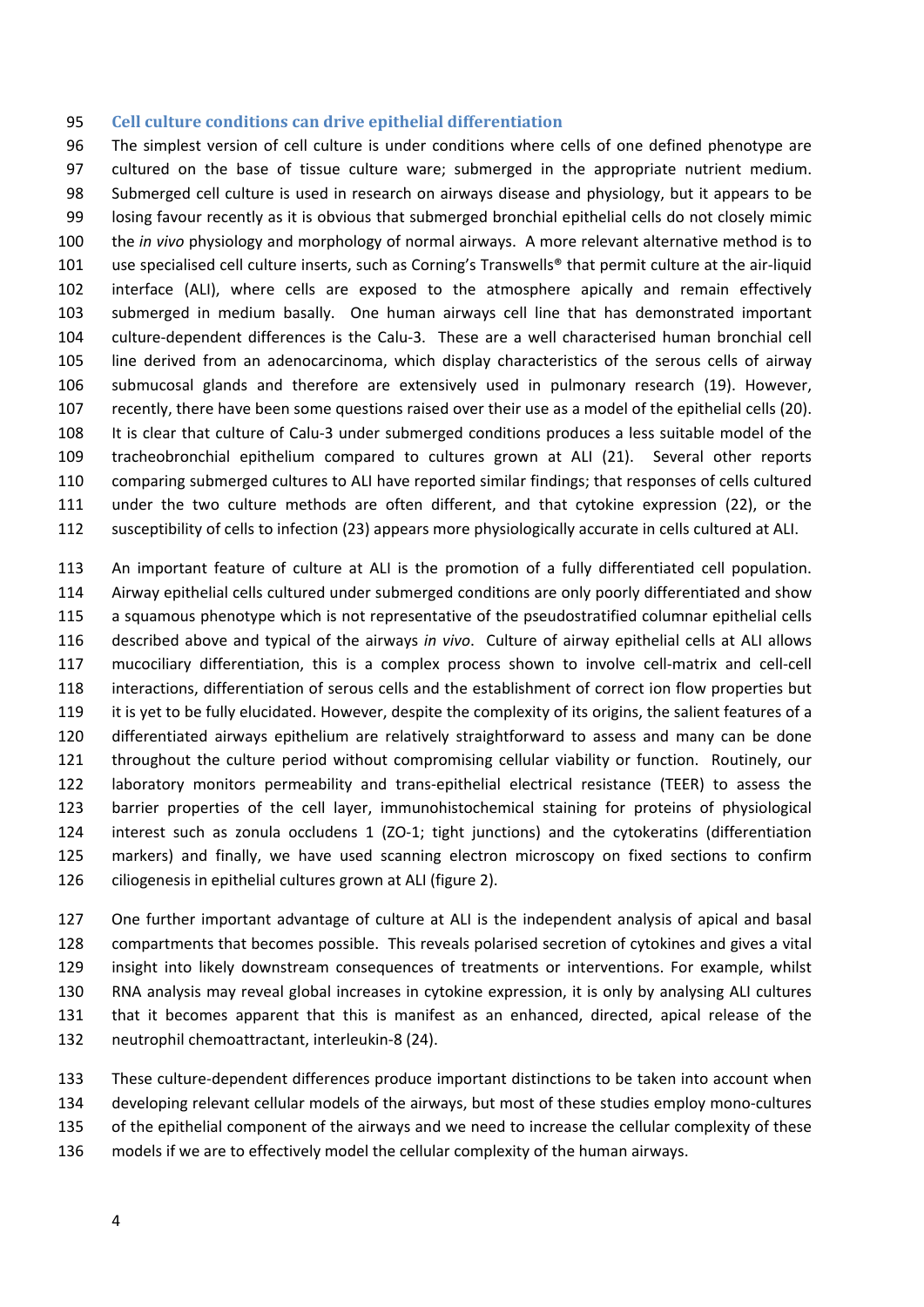#### **Mono‐ and co‐culture systems for airway related research**

 ALI cultures of primary cells and transformed cell lines for airway related research mimic, as described above, the *in vivo* morphology and physiology of airway epithelial cells closer than 140 submerged cell cultures. Mono-cultures, employing epithelial cells in isolation, have been extensively used in many areas of research focussing on the airways. For respiratory disease research there are many epithelial cell mono‐culture models that all focus on broadening the understanding of lung pathophysiology with different objectives, such as inflammatory responses to the infection with bacteria (25) or bacterial products (26), bacterial adherence to epithelial cells (27) and more general characterisation studies looking at tight junction properties and paracellular integrity (28).

 However, *in vivo* the airways are not a simple mono‐culture of epithelial cells and instead are a 148 complex and multi-cellular organ, as detailed above, and it has long been known that the different 149 cell types all play their role in tissue homeostasis through direct cell-cell interactions, as well as through autocrine and paracrine communication via secreted growth factors and cytokines (1, 29, 30). Epithelial cell interactions with sub‐epithelial fibroblasts have been reported to be important for moderation of cell behaviour, proliferation and differentiation of the epithelium (17). Epithelial wound repair is dependent on epithelial cell activity, but also on epithelial cell interactions with the extracellular matrix and on the cytokine milieu, which is established by the epithelial cells and also other surrounding cells in the airways, such as the fibroblasts, which secrete cytokines and modulate epithelial cell function (31). Much attention has been paid to sub‐epithelial fibroblasts in asthma research and certain growth factors and interleukins (IL) have been detected in airways, which derive from epithelial cells as well as fibroblasts, including IL‐8, IL‐6, hepatocyte growth factor (HGF) and several members of fibroblast growth factors (FGF) (18, 30, 32), further reinforcing the active role of the "supporting" cells in airways functionality and making a case for inclusion of this cell type in a functioning model of the airways.

162 A relatively simple and straightforward co-culture model that we have employed uses pulmonary fibroblasts underlying the epithelial cells. This is not a particularly new idea, but is novel in that we are using proliferating, normal, human pulmonary fibroblasts in our models to provide a further level 165 of integrity. In contrast, other epithelial-fibroblast co-culture models have placed the fibroblasts in 166 an inert, supporting role. For example, one approach employs mitomycin C-treated fibroblasts in 167 the bottom of a 24-well plate, used as feeder layers (33). This not only prevents normal fibroblast function or response, it also prevents direct cell contact with the epithelial cells and therefore underestimates the contributions of fibroblasts to airways reactivity. There is a vital communication network between epithelial cells and sub‐epithelial fibroblasts that is overlooked by models that 171 inactivate the fibroblast component. It has been shown that sub-epithelial fibroblasts establish a suitable environment for human bronchial epithelial cell differentiation (34) and this is supported by 173 the data from our laboratory (figure 3). We have shown that epithelial mono-cultures and epithelial-174 fibroblast co-cultures secrete MUC5AC (figure 3A), the gel-forming mucin predominantly secreted by goblet cells (35); that this secretion occurs preferentially to the apical compartment of cultures 176 grown at ALI and indeed, no mucin secretion is detectable from fibroblasts in mono-culture or when 177 bronchial epithelial cells are cultured under non-physiological, submerged conditions. We also 178 showed that the barrier function of the co-cultures is maintained in the presence of human 179 pulmonary fibroblasts (figure 3B). Again, fibroblasts in mono-culture do not form a tight barrier, as is expected given their structural role and function in the airways, but we see that epithelial cells 181 alone, or epithelial cells in co-culture with proliferating pulmonary fibroblasts, when cultured at ALI,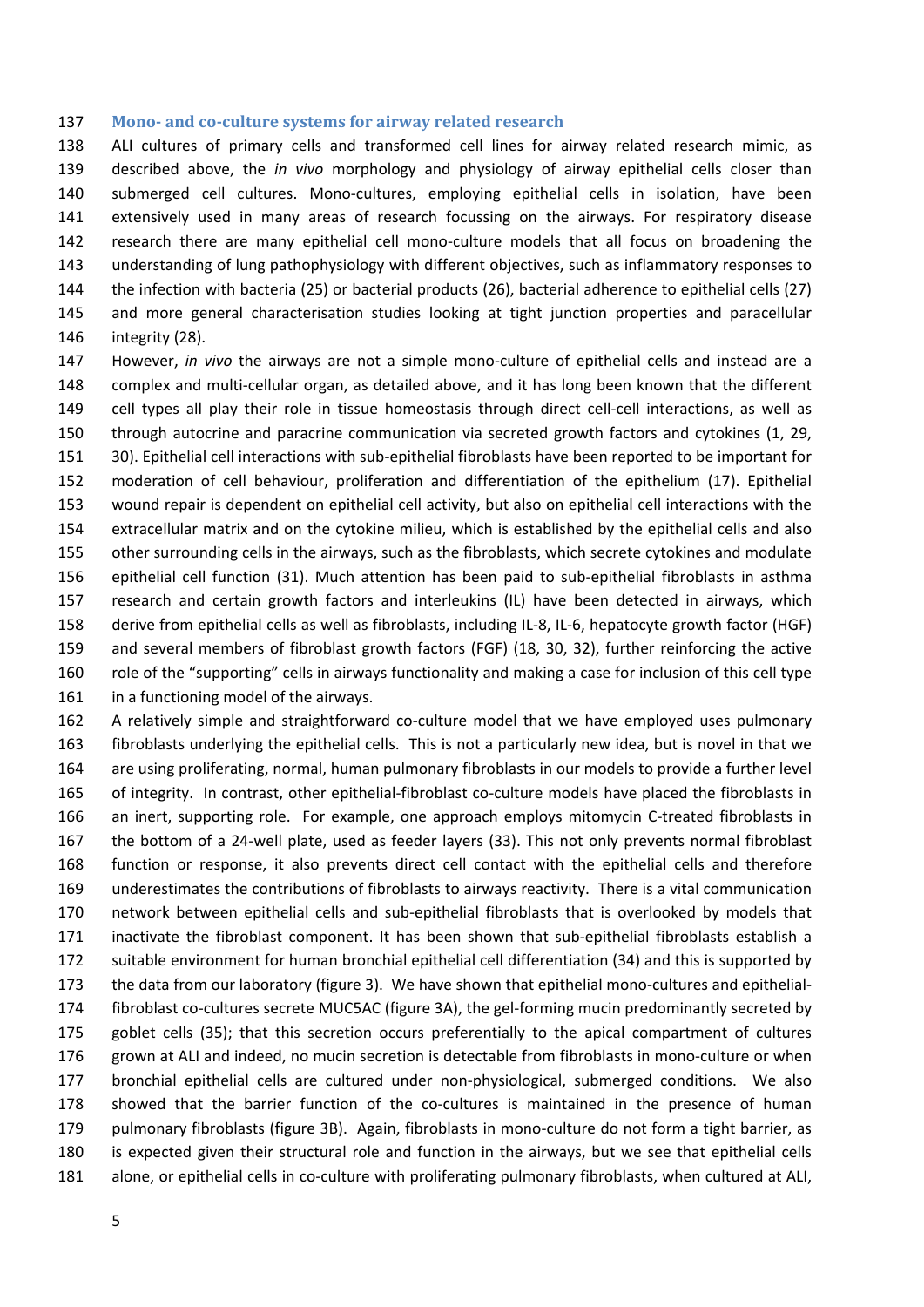will form an electrically resistant barrier, as evidenced by an increased transepithelial resistance, and corresponding decreased permeability, over time.

### **Increasing the complexity of the models.**

 It is apparent that inclusion of more cell types in these pulmonary models will allow more precise and representative assessment of the functionality of the airways, in order to permit more accurate screening of likely candidates, be it drugs or vaccines, and also allows us to reduce animal usage. The endothelium plays an important role in inflammation in general and in the airways, circulating inflammatory cells are required to move through the endothelium to access the airways surface in order to facilitate clearance of inhaled pathogens/particulates (36). Activation of endothelial cells 191 can be monitored by assessing the expression of adhesion molecules such as E-selectin, which is rapidly induced by inflammatory stimuli (37). In the airways *in vivo*, the endothelium is orientated such that the basolateral surface of the endothelial cells is in close proximity to the basolateral surface of the epithelial cells; and this creates a challenge *in vitro*. There has been some limited success with the inclusion of endothelial cells into models of the airways, for example, efforts have 196 been made to seed endothelial cells in a Transwell® insert with epithelial cells attached to the underside of the insert (36, 38). Whilst this approach does manage to model the proximity of the cell populations and therefore may be useful for permeability and cell migratory studies, it does not allow culture of the epithelial cells at the ALI and therefore the epithelial cells remain undifferentiated and thus non‐representative of the airways *in vivo*.

 Whilst the inclusion of a pulmonary endothelial layer in the appropriate orientation to a differentiated airways epithelium still remains elusive, it seems more possible to include inflammatory cells in the models. Of particular relevance in the study of pulmonary delivery are the 204 alveolar macrophages and the dendritic cells (DC). Some co-culture models have been established employing airways epithelial cells with alveolar macrophages or DC and these have been used to investigate the effects of particulate matter exposure (39, 40). However, there are limitations to 207 these models thus far- one co-culture employed submerged culture methods throughout the study and was therefore not recreating a differentiated epithelium (39). The other model used a more sophisticated approach; here monocyte‐derived macrophages were added to the apical surface of 210 airways epithelial cell lines, with monocyte-derived DC cultured in the basal compartment (40). There is still an issue over the differentiation of the epithelial cells in this study, however, with monolayers of 10 $\mu$ m observed for the epithelial cell cultures, whereas we measure an average 213 thickness of around 30µm for our pseudostratified, differentiated epithelial mono-cultures. One approach that we are currently developing builds on the existing complexity of our human 215 pulmonary fibroblast and airways epithelial co-culture model, and uses the fully differentiated, mucus secreting, tight epithelial barriers, with the addition of macrophages introduced apically and DC basally. Human pulmonary DC are rare, are extremely difficult to isolate in the absence of stress 218 or activation (41) and even the use of the more accessible monocyte-derived DC can lead to donor variation and limited cell numbers that would impact on the scope of the studies. Thus we use a 220 more convenient and reliable approach in our laboratory. The human THP-1 monocytic cell line is routinely used in our laboratory (42) and can be driven to differentiate to DC or macrophage phenotypes *in vitro*. In our hands, the THP‐1 cells are malleable and can become strongly phagocytic for microbial and apoptotic cells; we can exploit this to allow the generation of tolerogenic responses to dying 'self' cells or immunogenic responses that can activate T lymphocytes.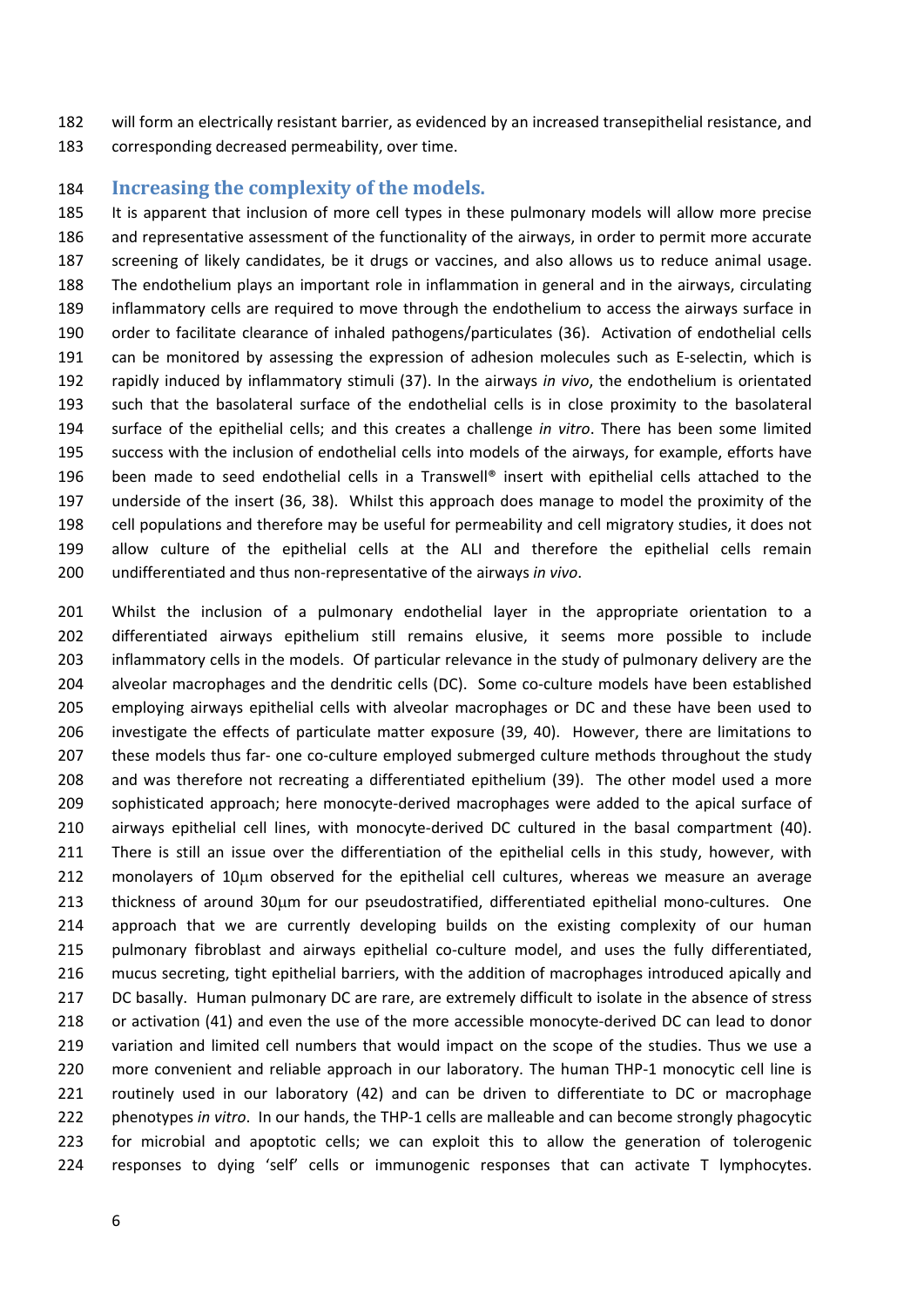- 225 Furthermore, THP-1 derived phagocytes show altered interaction with different liposomal adjuvant formulations, a feature that highlights their use as potential in vitro predictors of in vivo vaccine efficacy (43).
- 228 These multi-cellular combinations not only mimic human airways more effectively, but also permit analysis of mixed cellular responses to the delivery of "inhaled" particles (including vaccines) or challenges, such as bacterial infections. We can monitor epithelial function independently of immunogenic potential; we can assess the extent of any airways remodelling; we can also assess the T<sub>H1</sub>/T<sub>H2</sub> cytokine balance that potential vaccines have evoked and therefore can use these models, at 233 the very least, as an early screen for cell-mediated versus humoral immunity provoking vaccination
- strategies.

# **The need for pulmonary vaccine delivery.**

 Broadly speaking, there are two streams to pulmonary vaccine research. The first is in developing strategies to deliver a vaccine targeted to a respiratory condition (e.g. tuberculosis; 44). The second is the wider exploitation of the pulmonary system as a convenient portal of entry to the body. Here, for example, intranasal delivery of recombinant HIV‐1 vaccines has been shown to enhance mucosal 240 immunity in mice (45). Recently, there have been advances in immunotherapy for lung cancer, the leading cause of cancer deaths. One group has shown that a synthetic peptide vaccine demonstrates 242 significant improvements in overall survival- although this was delivered as sub-cutaneous injection (46). Intranasal delivery of a peptide vaccine for the major cause of respiratory disease in young children, the respiratory syncytial virus (RSV), has shown promise in animal models, but these have 245 yet to be tested in humans (47). Similarly, intranasal immunisation of mice with genetically 246 modified, recombinant influenza virus was shown to drive protective humoral and cellular anti-viral immune responses and was effective even in immunocompromised host animals (48). Pulmonary 248 delivery has proved more successful for human disease control for measles, although here the 249 immune responses are dependent on the formulation, with dry powder eliciting lower immunity than intra‐muscular injections (in an animal model) and the age of the population, since clinical trials using nebulised liquid vaccine was shown to be less effective in younger children (49).

 However, it is not the purpose of this article to review successes and failures in pulmonary vaccines, as this has been done comprehensively elsewhere (e.g. 50) and instead we shall consider the features that are necessary for effective pulmonary targeting of and where we believe our human pulmonary cell culture models may potentially fit to improve the efficiency of the screening procedure.

## **Considerations for delivery by the pulmonary route.**

 Pulmonary drug delivery has been practiced for several centuries, particularly in the widely common (and mostly illegal) practice of inhaling narcotics (51). Desirable formulation characteristics of a pulmonary administered therapeutic agent include stability, ease of handling and dose administration, but there are also various physiological characteristics of the lungs which make 262 pulmonary administration an attractive choice for targeting and delivery. The large total surface area 263 of the airways, which, at approximately 140  $m^2$  is nearly 40 times more than the external body surface area (52, 53, 54), the relatively low concentration of metabolic enzymes (55) and the highly vascular composition of the alveoli that permits effective gaseous exchange (56, 57) and also allows rapid equilibration of blood and alveolar fluid proteins (58, 59), are all features that allow rapid entry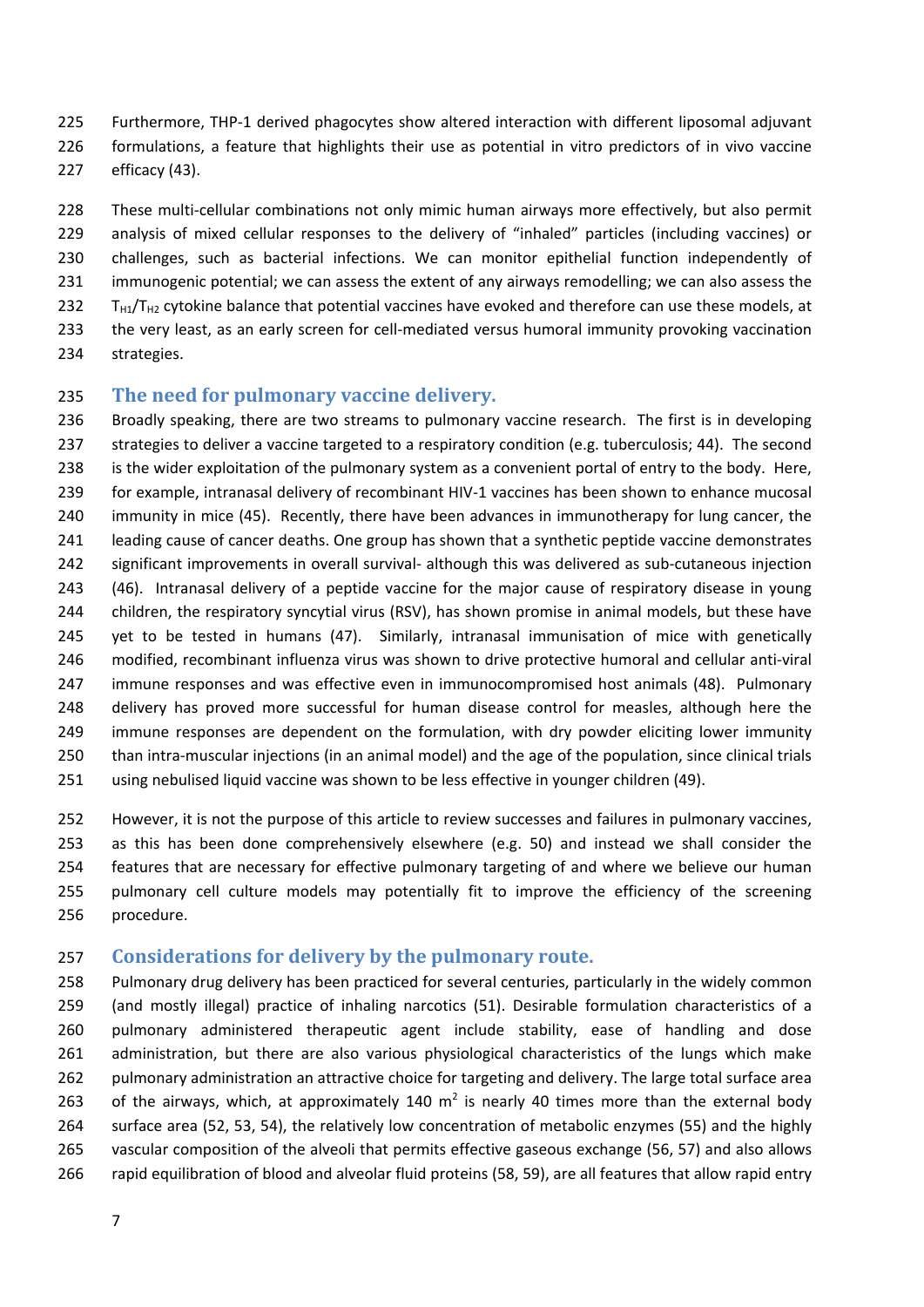267 of inhaled therapeutics to the systemic circulation. Specifically for vaccines for pulmonary diseases, an inhalation route of administration is attractive from the point of view of the patient (no needles required!) and the clinician, since delivery is via the equivalent route of entry as the pathogen. Pulmonary diseases represent a global problem. For example, the World Health Organisation states that pneumonia is responsible for the deaths of 1.1 million children under 5 years old every year. Whilst vaccines for viral and bacterial pulmonary infections exist or are under development (60), 273 these tend to be delivered in the "traditional" method by intra-muscular or sub-cutaneous injection 274 and several have a limited efficacy. Development of an inhaled form of vaccine may improve protective responses and, importantly, may also increase patient compliance (61) and therefore enhance health outcomes overall by promoting "herd immunity".

 In addition, for pulmonary vaccine formulations, size does matter! Generally, it is thought that particles with aerodynamic diameter greater than 5 μm mainly deposit by inertial impaction in the upper airways, principally at or near airway bifurcations, where flow velocities are high and change direction sharply. Particles with aerodynamic diameter between 1 and 5 μm are mainly deposited by sedimentation in the lower respiratory tract (i.e., bronchial tree and alveoli), where the air velocity progressively decreases. To reach the alveolar tissue specifically, the aerodynamic diameter of the particles need to be in the range of between 1 and 3 μm. In addition, deposition increases with residence time in the respiratory tract but decreases as the breathing rate increases (62). Below an aerodynamic diameter of 0.5 μm, particles are under Brownian motion, which may result in deposition by diffusion, especially in small airways and alveoli. However, particles of this diameter are mostly exhaled by the expiratory airflow. Overall, for effective particle delivery to the respiratory 288 tract, the recommended aerodynamic size has long been suggested to be between  $1 - 5 \mu m$  (63, 64). We have shown that developing a bioactive particle with adjuvant properties, within this size range 290 is possible (43). The role of the accessory cells in the airways becomes important in these 291 considerations‐ whilst development of a vaccine particle of a specific size may permit region‐specific 292 delivery to the airways, particle size also impacts on the fate of the particle and subsequent immune 293 response. It has been shown that delivery of 5um microspheres of encapsulated Hepatitis B surface 294 antigen (HBsAg) elicits significantly higher immune responses than  $12 \mu m$  microspheres and further *ex vivo* analysis indicated that the smaller microspheres were more effectively taken up by the 296 macrophages (65). We would propose that, whilst our multi-cellular models cannot model the 297 pattern of deposition throughout the entire respiratory tract, inclusion of immune cells in these models will allow investigation of the cellular fate of inhaled vaccine and would tell us which 299 particles/formulations were most effectively taken up by airways macrophages or dendritic cells, with a great potential to reduce animal use.

 Despite these recent promising advances, there remain several issues to overcome for successful pulmonary delivery. For example, in order to develop effective immune responses, very small solid 303 or liquid micro-particles (usually between 1 and 5  $\mu$ m) are required (66), de-aggregation mechanisms 304 are needed to improve the delivery of solid micro-particles to the airway by inhalation devices, a strategy or protection mechanism to avoid degradation by proteases resident in the lungs, and a mechanism to overcome the various protective clearance mechanisms of the respiratory system (67) have to be taken into account. However, it is apparent that most of these obstacles are due to the normal physiology of healthy airways (e.g. the barrier function of the airways, mucus secretion, 309 ciliary activity etc.) and all of which can be present in a differentiated, multi-cellular model. This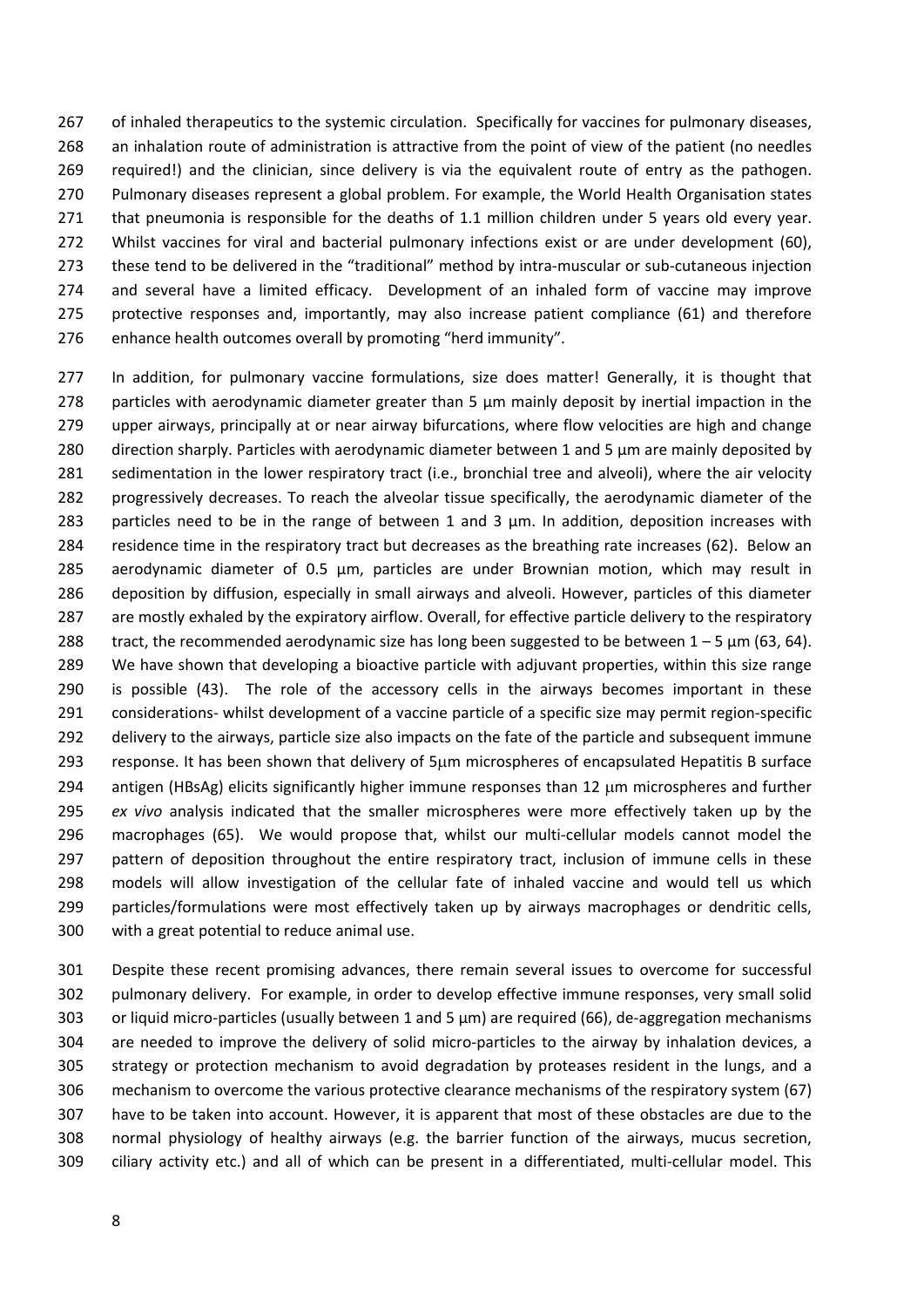means that whilst our accurate, relevant *in vitro* models cannot model deposition *per se*, they will 311 permit screening of delivery systems designed to administer appropriate-sized particles to the normal airways and therefore can enhance and accelerate the likelihood of a successful strategy for therapeutic and prophylactic particle delivery.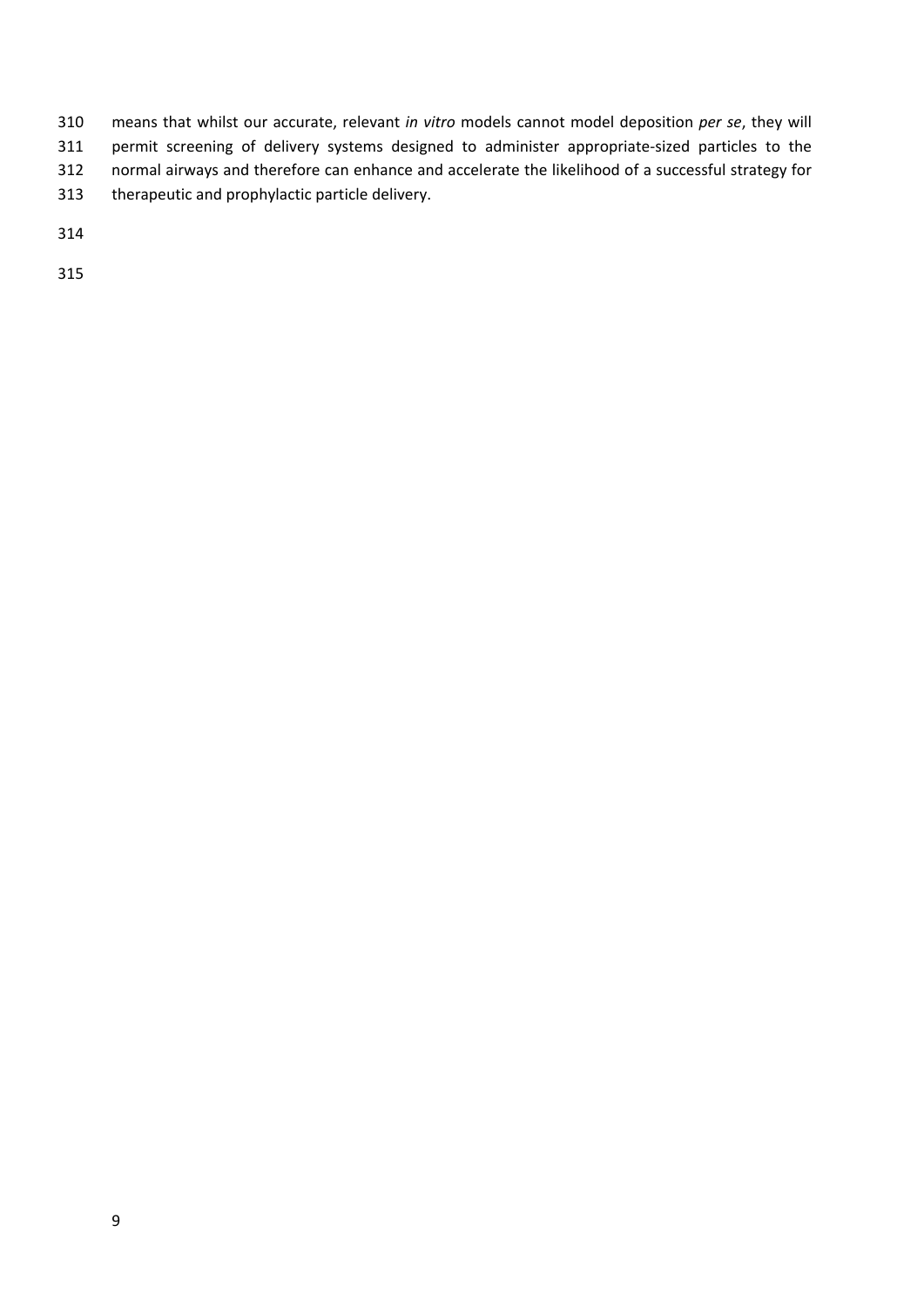- References.
- 1. Breeze, R. G. & Wheeldon, E. B. The cells of the pulmonary airways. *Am Rev Resp Dis,* 1977; 116**,** 705.
- 2. Forbes B. & Ehrhardt C. Human respiratory epithelial cell culture for drug delivery applications. *Eur J Pharm Biopharm.* 2005; 60: 193‐205.
- 3. Gail, D.B. & Lenfant, C. J. Cells of the lung: biology and clinical implications. *Am Rev Resp Dis,* 1983;127**,** 366‐87.
- 4. Jeffery, P. K. & Li, D. Airway mucosa: secretory cells, mucus and mucin genes. *Eur Resp J,* 1997;10**,** 1655‐62.
- 5. Pack RJ, Al‐Ugaily LH, & Morris G. The cells of the tracheobronchial epithelium of the mouse: a quantitative light and electron microscope study. *J Anat.* 1981;132(Pt 1):71‐84.
- 6. Rogers, A. V., *et al.* Identification of serous‐like cells in the surface epithelium of human bronchioles. *Eur Resp J,* 1993;6**,** 498‐504.
- 7. Knight, D. A. & Holgate, S. T. The airway epithelium: structural and functional properties in health and disease. *Respirology,* 2003;8**,** 432‐46.
- 8. Farquhar, M. G. & Palade, G. E. Junctional complexes in various epithelia. *J Cell Biol,* 1963; 17**,** 375‐ 412.
- 9. Godfrey RW. Human airway epithelial tight junctions. *Microsc Res Tech*. 1997;38(5):488‐99.
- 10. Evans MJ, *et al.* Cellular and molecular characteristics of basal cells in airway epithelium. *Exp Lung Res.* 2001;27(5):401‐15.
- 11. Bienkowski, R. S. & Gotkin, M. G. Year. Control of collagen deposition in mammalian lung. *In:* Proceedings of the Society for Experimental Biology and Medicine. Society for Experimental Biology and Medicine (New York, NY), 1995. Royal Society of Medicine, 118‐140.
- 12. Brewster, C. E. *et al.* Myofibroblasts and subepithelial fibrosis in bronchial asthma. *Am J Resp Cell Mol Biol,* 1990;3**,** 507‐11.
- 13. Mutsaers, S. E. *et al.* Mechanisms of tissue repair: from wound healing to fibrosis. *Int J Biochem Cell Biol,* 1997;29**,** 5‐17.
- 14. McAnulty, R. J., Chambers, R. C. & Laurent, G. J. Regulation of fibroblast procollagen production. Transforming growth factor‐beta 1 induces prostaglandin E2 but not procollagen synthesis via a pertussis toxin‐sensitive G‐protein. *Biochem J,* 1995; 307 (Pt 1)**,** 63‐8.
- 15. Dunsmore, S. E. & Rannels, D. E. Extracellular matrix biology in the lung. *Am J Physiol,* 1996;270**,** L3‐27.
- 6. Evans, M. J. *et al.* The attenuated fibroblast sheath of the respiratory tract epithelial‐mesenchymal trophic unit. *Am J Resp Cell Mol Biol,* 1999;. 21**,** 655‐7.
- 17. Minoo, P. & King, R. J. Epithelial‐mesenchymal interactions in lung development. *Ann Rev Phys,* 1994;56**,** 13‐45.
- 18. Holgate, S. T. *et al.* Epithelial‐mesenchymal interactions in the pathogenesis of asthma. *J All Clin Immunol,* 2000;105**,** 193‐204.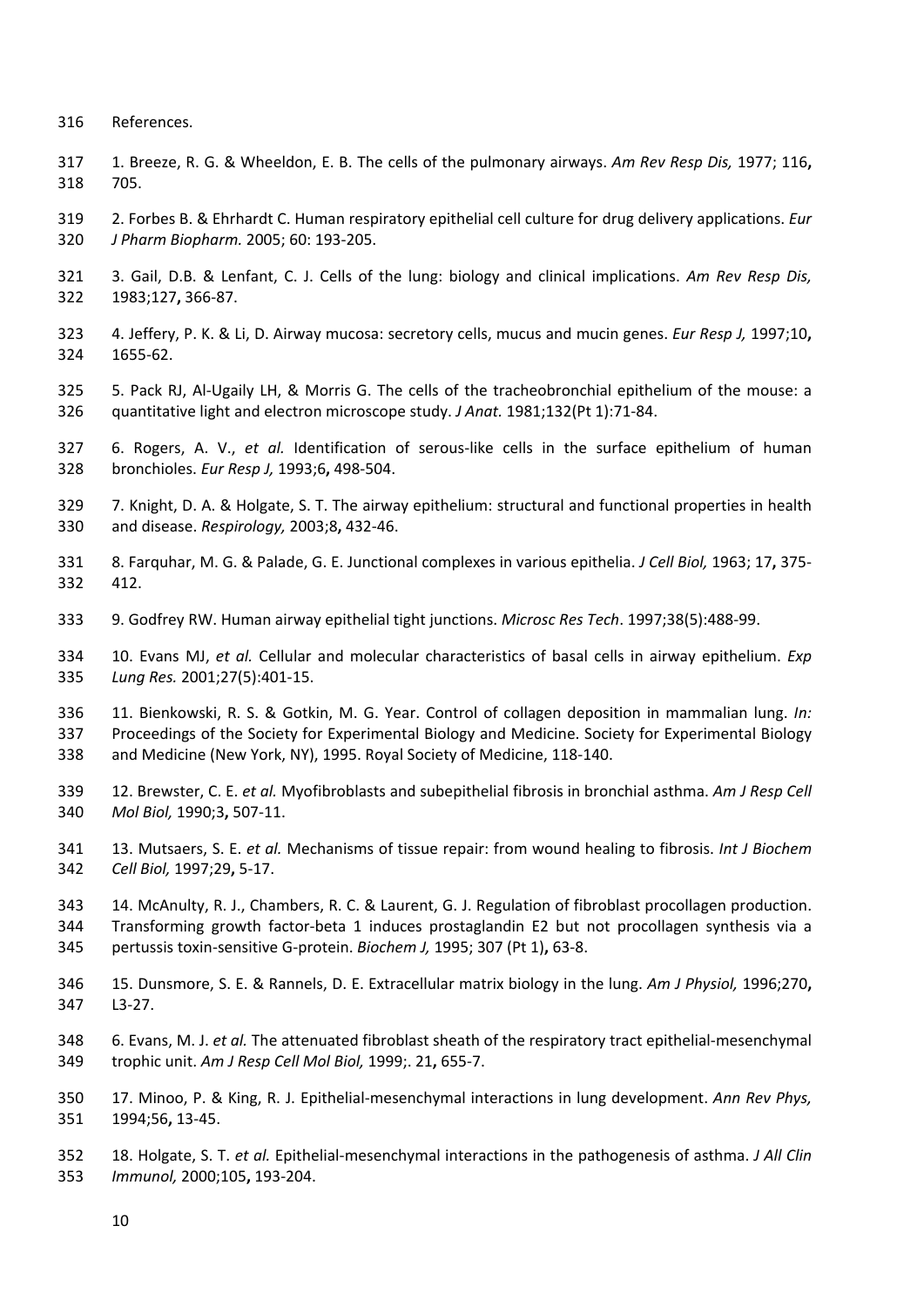- 19. Ong HX, Traini D, & Young PM. Pharmaceutical applications of the Calu‐3 lung epithelia cell line. *Expert Opin Drug Deliv.* 2013;10(9):1287‐302.
- 20. Shan J *et al.* Anion secretion by a model epithelium: more lessons from Calu‐3. *Acta Physiol (Oxf).* 2011;202(3):523‐31.
- 21. Grainger CI *et al.* Culture of Calu‐3 at the air‐liquid interface provides a representative model of the airway epithelial barrier. Pharmaceutical Research. 2006; 23(7): 1482‐1490.
- 22. Kikuchi, T. *et al.* Differentiation‐dependent responsiveness of bronchial epithelial cells to IL‐4/13 stimulation. *Am J Phys (Lung cell mol phys),* 2004;287**,** L119‐26.
- 23. Fleiszig, S. M. *et al.* Epithelial cell polarity affects susceptibility to *Pseudomonas aeruginosa* invasion and cytotoxicity. *Inf Imm,* 1997;65**,** 2861‐7.
- 24. Chow AW‐M *et al.* Polarised Secretion of Interleukin (IL)‐6 and IL‐8 by Human Airway Epithelia 16HBE14o‐cells in Response to Cationic Polypeptide Challenge. *PLos one*. 2008; 5(8): e1209‐1219.
- 25. Kube, D. *et al.* Proinflammatory cytokine responses to *P. aeruginosa* infection in human airway epithelial cell lines. *Am J Physiol Lung Cell Mol Physiol,* 2001;280**,** L493‐502.
- 26. Nell *et al.* Bacterial products increase expression of the human cathelicidin hCAP‐18/LL‐37 in cultured human sinus epithelial cells. *FEMS Immunol Med Microbiol.* 2004;42(2):225‐31.
- 27. Ulrich M *et al.* Localization of *Staphylococcus aureus* in infected airways of patients with cystic fibrosis and in a cell culture model of *S. aureus* adherence. *Am J Respir Cell Mol Biol.* 1998;19(1):83‐ 91.
- 28. Nilsson, H. E. *et al.* CFTR and tight junctions in cultured bronchial epithelial cells. *Exp Mol Path,* 2010;88**,** 118‐127.
- 29. Burgel, P. R. & Nadel, J. A. Roles of epidermal growth factor receptor activation in epithelial cell repair and mucin production in airway epithelium. *Thorax,* 2004;59**,** 992‐6.
- 30. Knight, D. Epithelium‐fibroblast interactions in response to airway inflammation. *Immunol Cell Biol,* 2001;79**,** 160‐4.
- 31. Thompson, A. B. *et al.* Immunological functions of the pulmonary epithelium. *Eur Resp J,* 1995;8**,** 127‐49.
- 32. Sacco O. *et al.*. Epithelial cells and fibroblasts: structural repair and remodelling in the airways. *Paed Resp Rev,* 2004;5**,** S35‐S40
- 33. Skibinski, G., Elborn, J. S. & Ennis, M. Bronchial epithelial cell growth regulation in fibroblast cocultures: the role of hepatocyte growth factor. *Am J Physiol Lung Cell Mol Physiol,* 2007; 293**,** L69‐ 76.
- 34. Myerburg, M. M. *et al.* Hepatocyte growth factor and other fibroblast secretions modulate the phenotype of human bronchial epithelial cells. *Am J Physiol Lung Cell Mol Physiol,* 2007;292**,** L1352‐ 60.
- 35. Hovenberg HW, Davies JR, & Carlstedt I. Different mucins are produced by the surface epithelium and the submucosa in human trachea: Identification of MUC5AC as a major mucin from the goblet cells. *Biochem J.* 1996;318:319–324.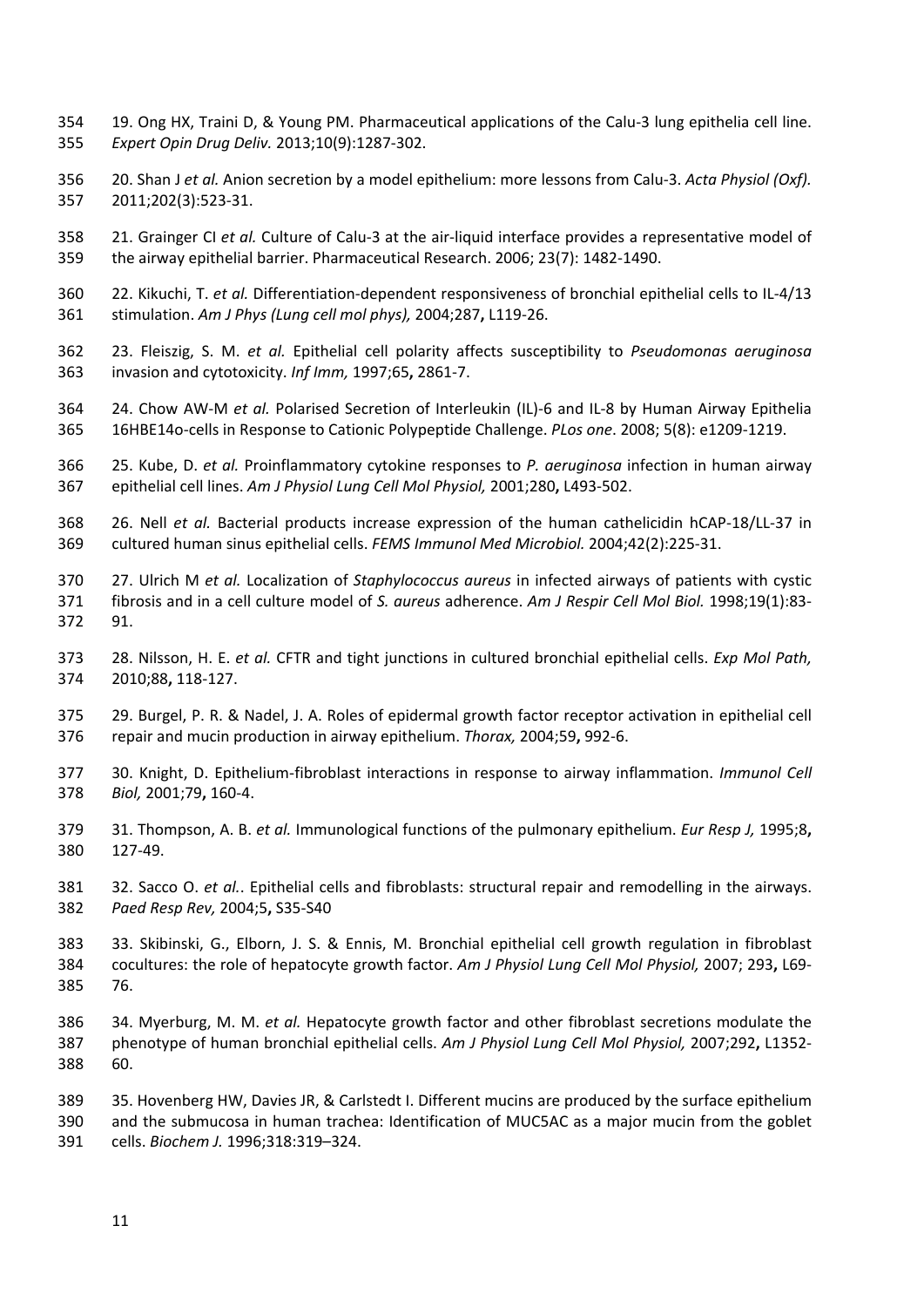- 36. Chowdhury, F. *et al.* Interactions between endothelial cells and epithelial cells in a combined model of airway mucosa: effects of tight junction permeability. *Exp Lung Res* 2001; 36(1), 1‐11
- 37. Ley K. The role of selectins in inflammation and disease. *Trends Mol Med*. 2003;9(6):263‐8

 38. Casale, T.B. & Carolan, E.J. Cytokine‐induced sequential migration of neutrophils through endothelium and epithelium. *Inflamm Res,* 1999; 48**,** 22‐27.

- 39. Ishii, H. *et al*. Alveolar macrophage‐epithelial cell interaction following exposure to atmospheric particles indices the release of mediators involved in monocyte mobilization and recruitment. *Respiratory Research,* **6,** 87‐98
- 40. Blank, F., Rothen‐Rutishauser, B. & Gehr, P. Dendritic Cells and Macrophages Form A Transepithelial Network against Foreign Particulate Antigens. *Am J Respir Cell Mol Biol,* 2007;36**,** 669‐677.
- 41. Vermaelen KY, & Pauwels R. Pulmonary dendritic cells. *Am J Respir CritCare Med*. 2005;172:530– 551.
- 42. Thomas L. *et al*. The N‐terminus of CD14 acts to bind apoptotic cells and confers rapid‐tethering capabilities on non‐myeloid cells. *PLoS One*. 2013 Jul 30;8(7) e70691.
- 43. Kaur R *et al.* Effect of incorporating cholesterol into DDA:TDB liposomal adjuvants on bilayer properties, biodistribution, and immune responses. *Mol Pharm*. 2014;11(1):197‐207.
- 409 44. Smaill F, Xing Z. Human type 5 adenovirus-based tuberculosis vaccine: is the respiratory route of delivery the future? *Expert Rev Vaccines*. 2014 Aug;13(8):927‐30.
- 45. Ranasinghe C. *et al.* Unique IL‐13Rα2‐based HIV‐1 vaccine strategy to enhance mucosal
- immunity, CD8(+) T‐cell avidity and protective immunity. *Mucosal Immunol*. 2013 Nov;6(6):1068‐80.
- 46. Iversen T. Z. *et al.* Long‐lasting disease stabilization in the absence of toxicity in metastatic lung

cancer patients vaccinated with an epitope derived from indoleamine 2,3 dioxygenase. *Clin Cancer*

- *Res.* 2014 Jan 1;20(1):221‐32
- 47. Garg R., *et al.* Induction of mucosal immunity and protection by intranasal immunization with a
- respiratory syncytial virus subunit vaccine formulation. *J Gen Virol.* 2014 Feb;95(Pt 2):301‐6.
- 48. Barbosa, R. P. *et al.* Protective immunity and safety of a genetically modified influenza virus vaccine. *PLoS One.* 2014 Jun 13;9(6):e98685.
- 49. Griffin, D. E. Current progress in pulmonary delivery of measles vaccine. Expert Rev Vaccines. 2014 Jun;13(6):751‐9.
- 50. Tonnis, W. F. *et al.* Pulmonary vaccine delivery: a realistic approach? *J Aerosol Med Pulm Drug Deliv.* 2012 Oct;25(5):249‐60
- 51. Sanders, M. Inhalation therapy: an historical review. *Primary Care Respir J* 2007;16**,** 71.

 52. Agu, R. U. *et al.* The lung as a route for systemic delivery of therapeutic proteins and peptides. *Respir Res.*2001;2**,** 198‐209. Epub 2001 Apr 12.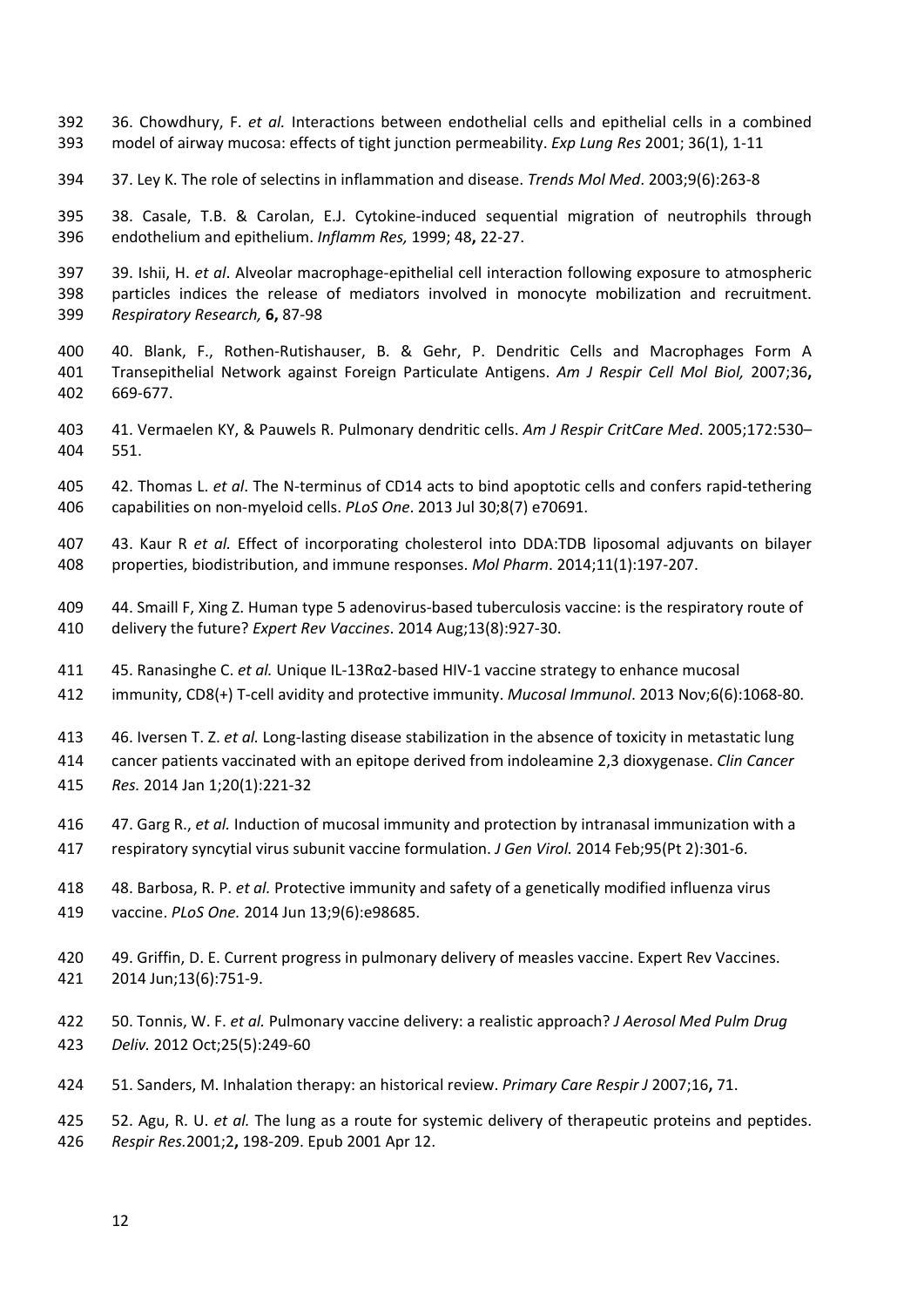- 53. Wearley, L. L. Recent progress in protein and peptide delivery by noninvasive routes. *Crit Rev Ther Drug Carrier Syst* 1991;8**,** 331‐94.
- 54. Gehr, P., Bachofen, M. & Weibel, E. R. The normal human lung: ultrastructure and morphometric estimation of diffusion capacity. *Respir Physiol.,* 1978;32**,** 121‐40.
- 55. Banga, A. K. *Therapeutic Peptides and proteins: Formulation, Processing and delivery systems,* Lancaster, Technomic. 1995
- 56. Owens, D. R., Zinman, B. & Bolli, G. Alternative routes of insulin delivery. *Diabet Med.,* 2003;20**,** 886‐98.
- 57. Weibel, E. R. Morphological basis of alveolar‐capillary gas exchange. *Physiol Rev.,* 1973;53**,** 419‐ 95.
- 58. Patton, J. S. & Byron, P. R. Inhaling medicines: delivering drugs to the body through the lungs. *Nat Rev Drug Discov.,* 2007;6**,** 67‐74.
- 59. Patton, J. S. Mechanisms of macromolecule absorption by the lungs. *Adv Drug Del Rev,* 1996;19**,** 3‐36.
- 60. Daltro, P., Santos E.N., Gasparetto T.D., Ucar, M.E. & Marchiori, E. Pulmonary infections. *Paediatr Radiol* 2011;41(Suppl 1), S69‐S82.
- 61. Freemantle, N., Blonde, L., Duhot, D. *et al.* Availiablity of inhlaed insulin promotes greater perceived acceptance of insulin therpay in patients with type 2 diabetes. *Diabetes Care*, 2005;28, 427‐428.
- 
- 62. Hickey AJ, Martonen TB, & Yang Y. Theoretical relationship of lung deposition to the fine particle fraction of inhalation aerosols. *Pharm Acta Helv*. 1996;71(3):185‐90.
- 63. Hinds, W. C. 1982. *Aerosol Technology,* New York., John Wiley and Sons.
- 64. Gonda, I. Targeting by deposition. *In:* HICKEY, A. J. (ed.) *Pharmaceutical Inhalation Aerosol Technology.* New York: Marcel Dekker.1992.
- 65. Thomas C., Gupta V. & Ahsan F. Particle size influences the immune response produced by
- hepatitis B vaccine formulated in inhalable particles. *Pharm Res.* 2010 May;27(5):905‐19.
- 66. Carvalho, T. C., Peters, J. I. & Williams, R. O. Influence of particle size on regional lung deposition–What evidence is there? *Int J Pharm* 2011;406**,** 1‐10.
- 67. Hoiby, N., Ciofu, O. & Bjarnsholt, T. *Pseudomonas aeruginosa* biofilms in cystic fibrosis. *Future Microbiol* 2010;5**,** 1663‐74.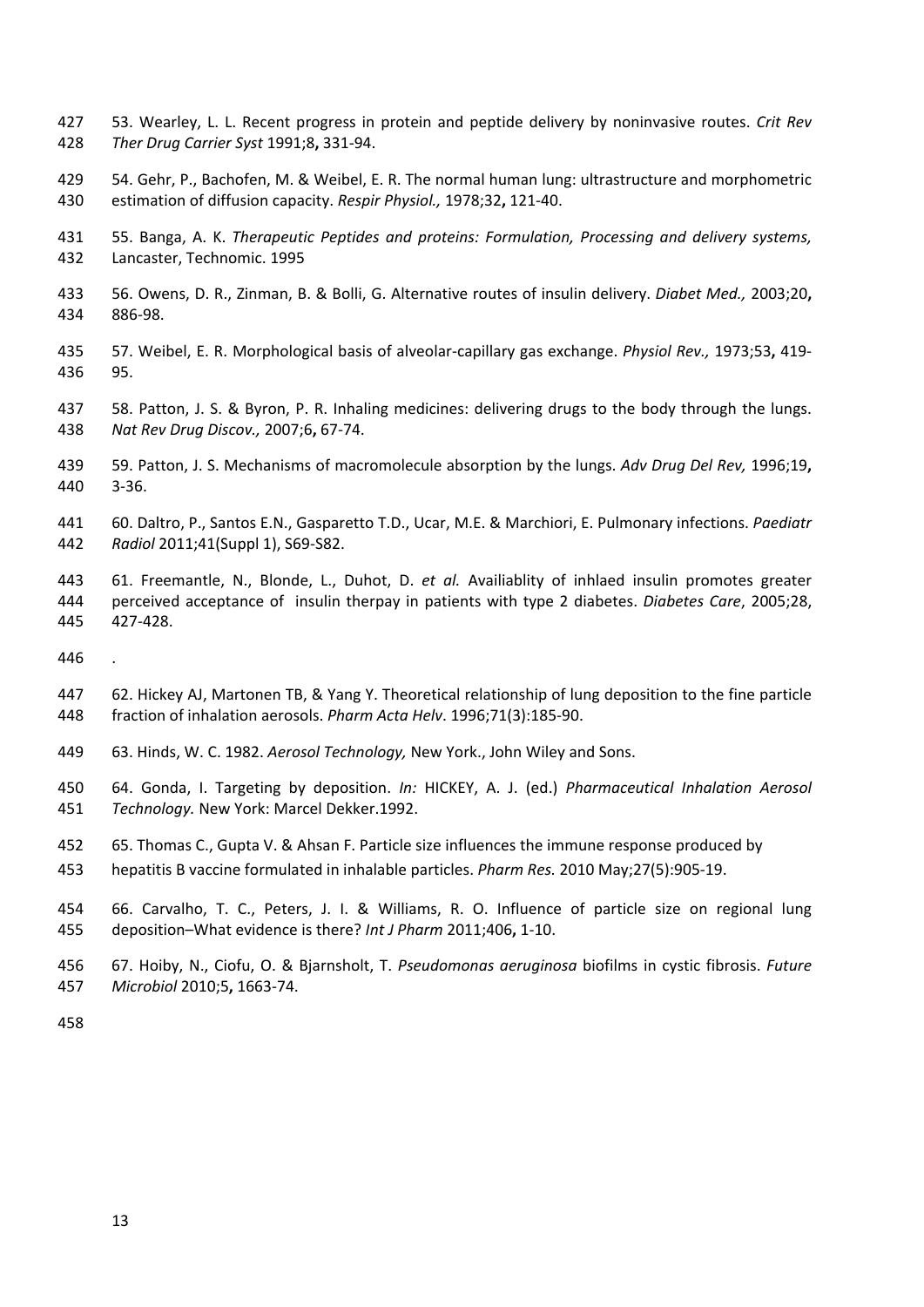Figure legends.

461 Figure 1: An illustration of the epithelial structures of the human airways. a) Airway epithelial cells *of the trachea and large bronchi where ciliated and mucus‐producing goblet cells predominate with numerous basal cells present to provide anchorage and to act as progenitor cells. b) Airway epithelial cells of the bronchioles where ciliated and non‐ciliated secretory epithelial (Clara) cells predominate. Goblet and serous cells decrease distally and are absent in the terminal bronchioles. Adapted from (2).*

 *Figure 2. Culture of human bronchial epithelial cells at ALI promotes features of a differentiated epithelial cell layer representative of the normal human airways. A: shows that the permeability of the epithelial layer decreases over time at ALI, demonstrating the production of a functional, semi‐ permeable barrier under these culture conditions. B: indicates immunohistochemical staining of the apical tight junction protein ZO‐1, in cells cultured at ALI. Scale bar is 16 µm. C: Immunohistochemical staining for the cytokeratins, epithelial markers. CK5 defines the basal, regenerative and reparative cell population whilst CK8 is a marker of differentiated epithelium. Importantly both epithelial populations are present after culture of bronchial epithelial cells at ALI.*  476 D: Scanning electron micrographs of a confluent Calu-3 mono-culture showing that these cells are 477 covered in cilia-like projections on the apical surface after culture at ALI. This image also shows the *cobblestone morphology that typifies airways epithelium. Scale bar is 5 µm.* 

 *Figure 3. The inclusion of normal, human pulmonary fibroblasts in the model of the airways* **promotes and supports normal airways function. A:** is an image of a dot blot that shows that the *apical release of airways mucin (MUC5AC) by epithelial cells is enhanced in the presence of* 483 fibroblasts (lanes 1 and 2) compared to mucin release by epithelial cultures alone (lanes 3 and 4) and *additionally, that mucin production is specific to culture models employing epithelial cells (lanes 5 and 6 are secretions from mono‐cultures of pulmonary fibroblasts). B: demonstrates that the* 486 inclusion of fibroblasts in the co-culture model (HPF and Calu-3 Co) does not compromise the *development of a tight barrier, indicated by increasing transepithelial electrical resistance (TER) with time.*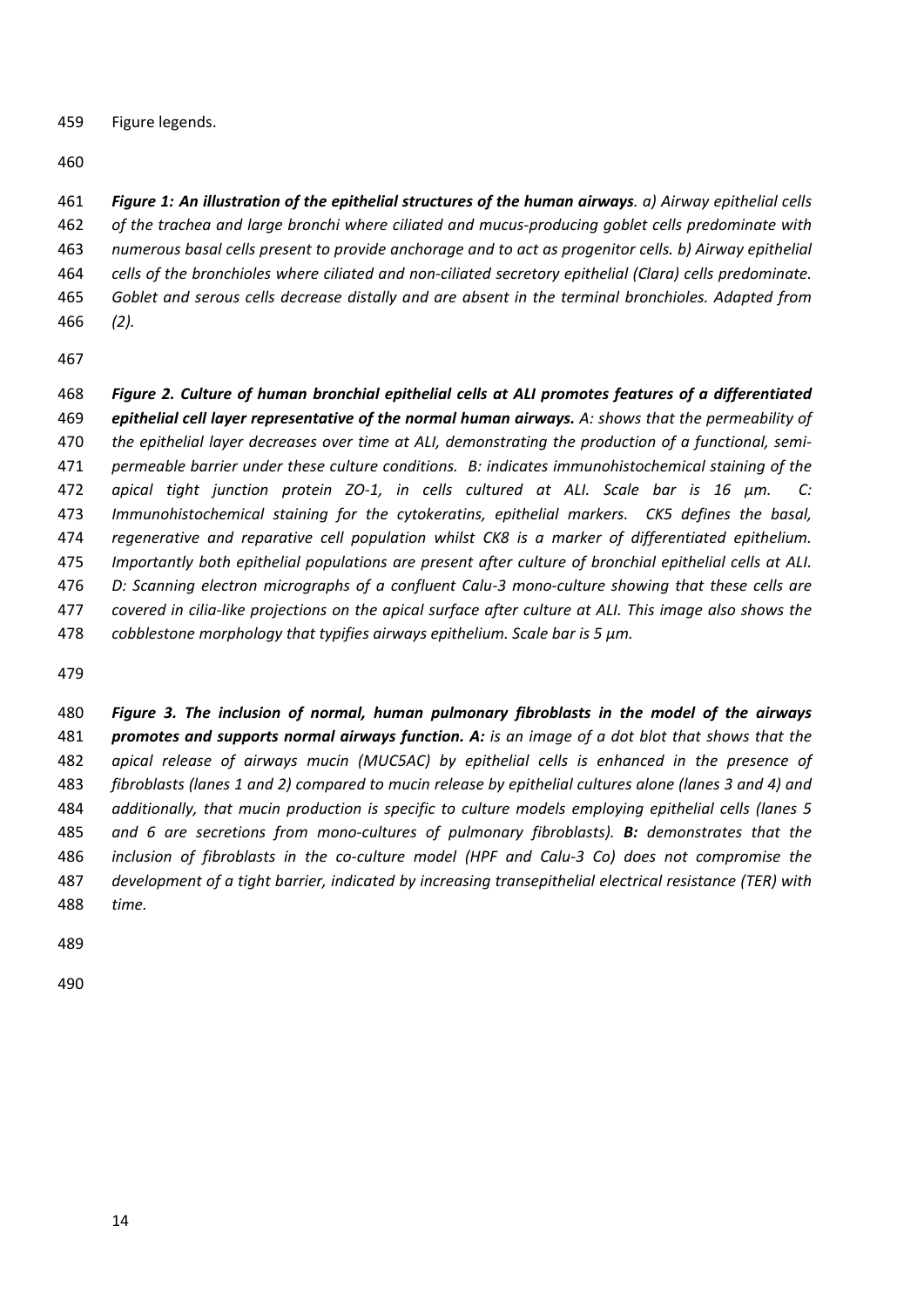- Acknowledgements
- 492 This work was supported by funding from the Humane Research Trust (LJM) and a BBSRC-CASE studentship award with Unilever (RSW, HRG)
- The authors gratefully acknowledge expert assistance from Charlotte Bland in the ARCHA Advanced
- Imaging Facility, for the production and analysis of immunostaining images.
- The authors declare that they have no conflicts of interest to disclose.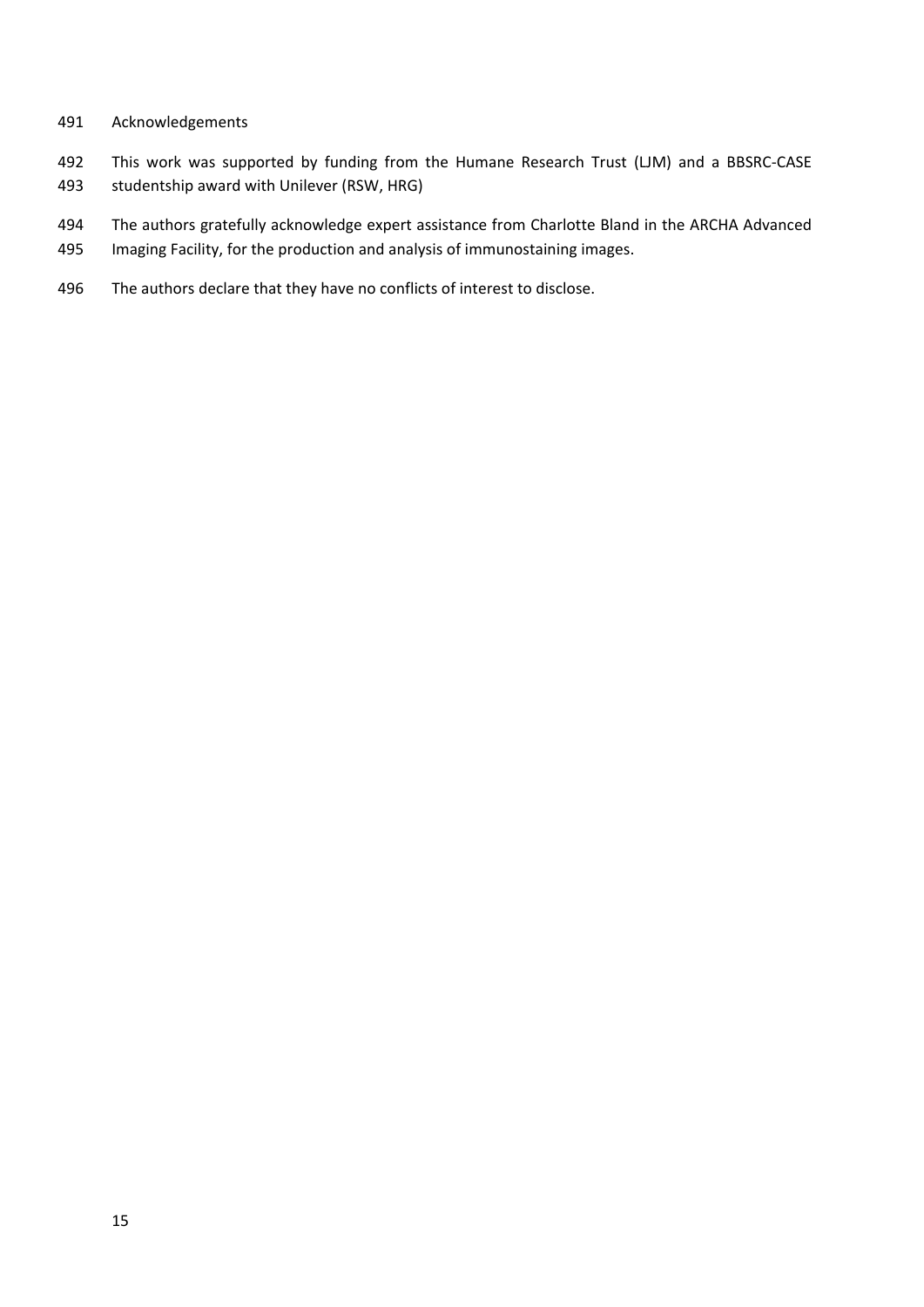





Figure 1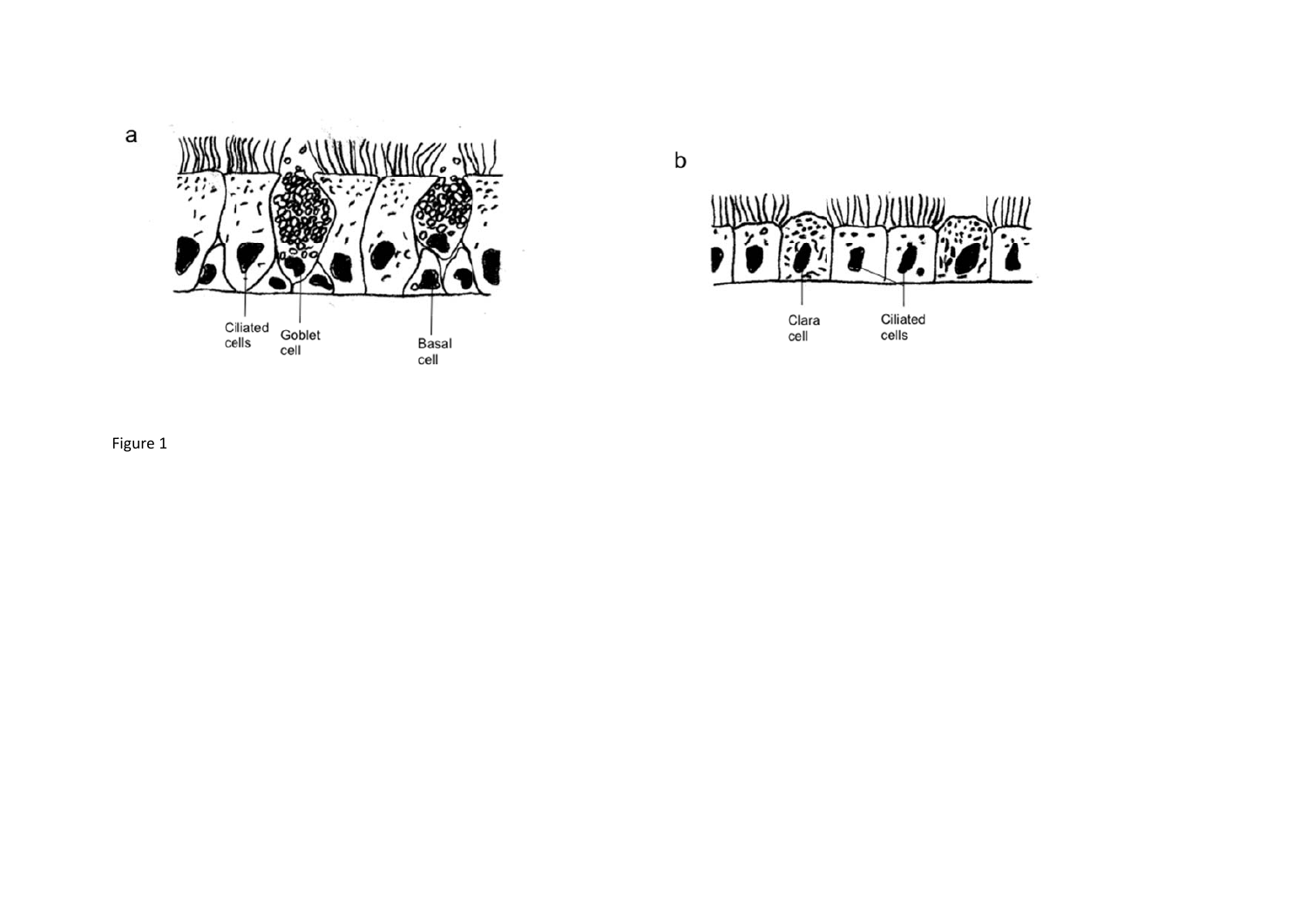